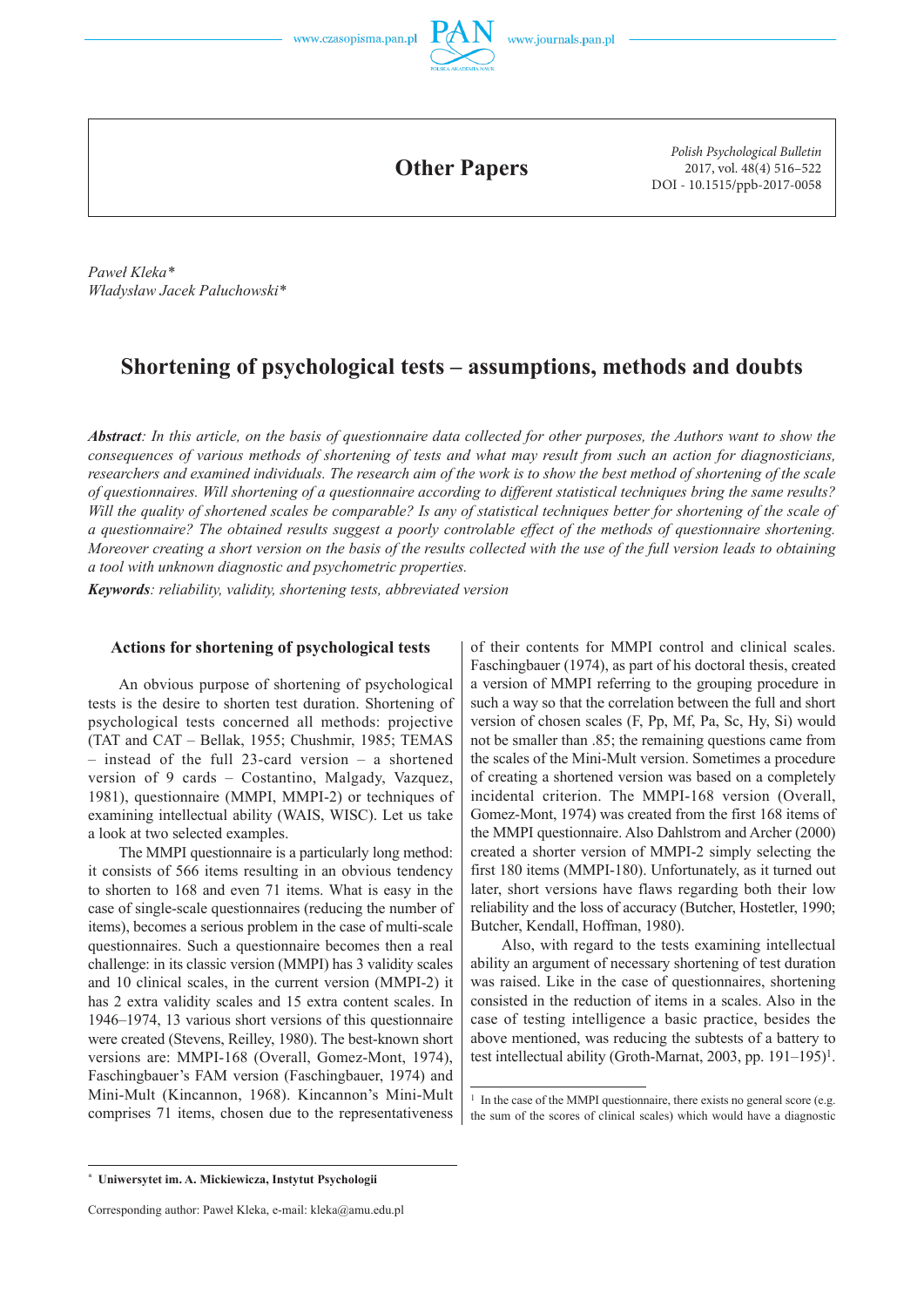

The most common technique of testing intelligence was and is one of the forms of batteries of Wechsler's tests, enabling the calculation of verbal, non-verbal and full-scale intelligence quotient. Philip Levy (1968) described five different methods of shortening of Wechsler's batteries. Generally, these strategies are either a selection of tests (*scale sampling*) or a selection of tasks from subtests (*item sampling*). One of them was a choice (depending on needs) of subtests of the verbal (verbal intelligence quotient) or non-verbal scale; another a selection of subtests to estimate the score in the full scale. The criterion was a connection of a subtest with a given intelligence quotient. An example of such conduct is Doppelt's version (1956), consisting of the subtests: Vocabulary, Arithmetic, Block Design and Picture Arrangement, correlating with the full scale (depending on a group) from .93–.95. Corresponding subtests were chosen by Silverstein (1982a, 1990). A slightly different approach was adopted by Jones (1962) who searched for the best set of subtests with the use of a multiple regression equation. On the other hand, Ward, Selby and Clark (1987) selected subtests being guided both by the criterion of correlation and the shortest duration of a test (cf. implementing this criterion by Kaufman et al., 1991). Yet another method of selecting subscales is a reference to the results of the factor analysis. The original version of the battery WAIS-III was replaced by The Psychological Corporation<sup>2</sup> in 1997 with the Wechsler Abbreviated Scale of Intelligence battery (WASI). It consisted of four subscales (Vocabulary, Similarities, Block Design and Matrix Reasoning), which was supposed to enable accurate estimation of the verbal and non-verbal scale and the full, original battery. The criterion for choosing these subtests was their high factor loading of the factor *g*  (cf. the description of the structure of loadings Canivez et al., 2009). Another short version is a version comprising two subtests: Vocabulary and Block Design; the scales were chosen on the basis of an analogical criterion. A similar strategy was employed also for the WAIS-III version by Ward and Ryan (1999) who created a version consisting of seven subtests (Information, Digit Span, Arithmetic, Similarities, Picture Arrangement, Block Design and Digit Symbols).

Another approach is the selection of items (tasks) in subtests and, thus, shortening of Wechsler's battery and test duration. The most radical way (cf. Silverstein, 1982b) was used by Satz and Mogel (1962) who chose tasks from the WAIS battery (and then from WAIS-III and WISC-III) according to a formal criterion. For the scales: Information, Vocabulary and Picture Arrangement it was every third task, and for the rest: the tasks having odd numbers (similar to the method of calculating test reliability).

Analysing the issues of test shortening from a technical point of view, it can be said that authors of various undertakings who chose elements (items or scales) for a short-form scale or battery refer either to the

correlation of selected items with the general score, to the criterion of representativeness of the content of a short test (mainly the factor analysis, and also grouping of items based on their content), or to a diagnostic value of selected elements (i.e. an increase in accuracy of a classifying decision, using e.g. an analogy to adaptive testing) or finally to any formal criteria (e.g. every *n* item, the first *n*  items, etc.).

Smith, McCarthy and Anderson (2000), describes fundamental mistakes made while shortening of psychological tests. Most of all, the biggest reservation about short forms is their lack of accuracy in relation to the original, which clearly does not offset the benefits concerning test duration. However, to what extent a short version is inferior to the original also depends on the methodology of test shortening and this is the main focus of the authors. For instance, they stress that relying statistical decisions concerning the shortened scales on the data collected with the use of original tools may lead to errors, especially pertaining to the correlation of the short version and the original.

One of the most basic faults of test shortening, as claimed by Smith et al. (2000), is the assumption that the short version will have the same psychometric properties as the original scale. However, very frequently the theoretical accuracy of the shorter form is lower than the original one and only referring to the latter will not suffice. The major proof of a lowered accuracy is the fact that the short scale covers only a fragment of the area of observational identification of the examined construct. Because it is a kind of idealisation to assume that every test item concerns precisely the same aspect of the construct which is of interest to us. If it were like this, the researcher would not have to check the accuracy of a new tool. Moreover, choosing those items of the test which correlate best with the general score of the scale (which seems to be a reasonable criterion of selecting items for the short version) in the case of scales of a relatively low homogeneity, one would leave out certain areas of the empirical indicator of the examined phenomenon in an uncontrolled way. Sometimes it may be crucial for the accuracy of decisions made on the basis of the score of the shorter version. Therefore, Smith et al. (2000) suggest that test shortening be supplemented with the analysis of its content to guarantee its representative share in the short version or the factor analysis of test results be carried out. Furthermore, researchers inaccurately assume that, because the scale is shorter, lower values of psychometric properties are acceptable. Obviously, as shown by Smith et al. (2000), the standards for short versions of the tool should be the same as for the full, long version.

## **Research problem**

The main research problem is comparing various statistical techniques on the basis of which researchers take decisions about including or excluding an items. When one tries to estimate the relations between statistical techniques, a question arises how to assess the equivalence

sense. It is different in the case of intelligence testing techniques where such a general score is IQ (general, verbal or non-verbal).

<sup>2</sup> Professional organisation founded in 1921 in the state of New York, USA.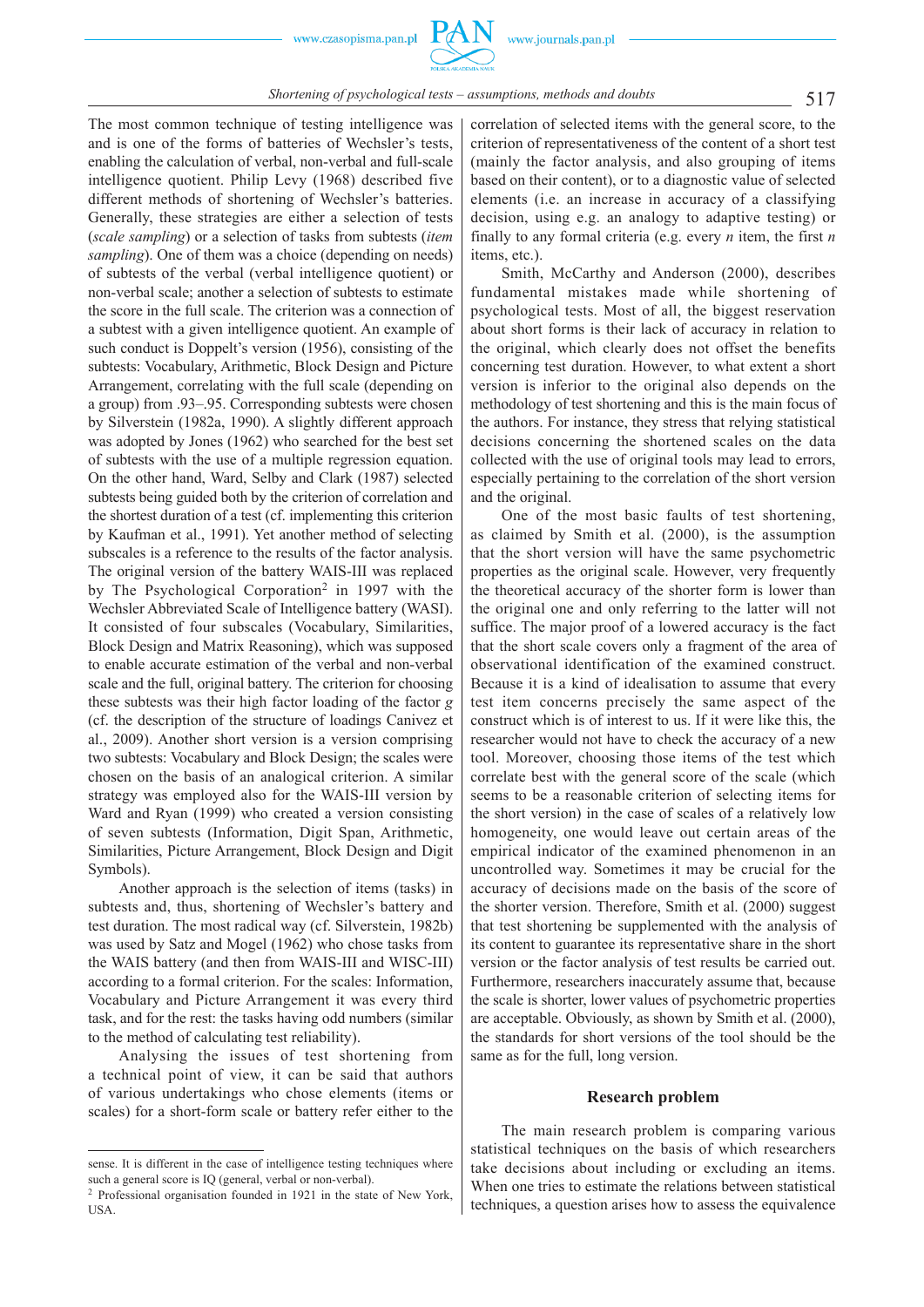www.journals.pan.pl



518 *Paweł Kleka, Władysław Jacek Paluchowski*

of obtained results. For the purposes of analyses, in the present work the Authors assumed an external criterion: a diagnosis according to ICD-10, which enabled an objective comparison of the quality of short scales and selection of the best statistical technique for shortening of a questionnaire. Having an external criterion, the Authors were able to rely the evaluation of quality on the area under an Receiver Operating Characteristic curve (ROC); higher values point to a better diagnostic power manifesting itself through a higher sensitivity and specificity of the tool.

The review of various research studies does not point clearly to any of the statistical techniques as the best method of shortening, but even a cursory review of the literature indicates a big proportion of the factor analysis and reliability analysis. The reason is certainly the presence of these techniques in popular statistical software packages and easy interpretation of results, even without a deeper knowledge about the assumptions of the techniques. Other techniques chosen for the analysis on which a researcher can rely their decisions about usefulness of particular items are logistic regression (requiring an external criterion) and item analysis with the use of the IRT paradigm.

The chosen area of checking the usefulness of statistical techniques selected for test shortening will be the normalisation scores of the Working Excessively Questionnaire (WEQ), and more specifically one of its scales: Lack of Control over Work Scale (LCWS) (Paluchowski, Hornowska, Haładziński, Kaczmarek, 2014). The scale has been chosen because of the closest relation to the external criterion: a diagnosis independent from scale scores.

### **Method**

#### **Participants**

The study analysed the results (2658 records) gathered during normalisation research. The data were collected with the use of the traditional paper-and-pencil method (N<sub>PIP</sub> = 1388, 52%) and on the Internet (N<sub>INT</sub> = 1270, 48%). The people from the PIP group were on average 4.6 years older than the people from the INT group whose average age amounted to 30.6 years  $(t(2504) = 12.96, p < .001,$ *95%CI* = 3.96–5.37). In the tested sample women were the majority (60%) and it applied to both subgroups. However, sex did not differentiate the age of the examined individuals  $(t(2142) = 1.27, p = .175)$ . Secondary and higher education prevailed in the PIP group and vocational and higher education in the INT group. Detailed proportions of the variables in the tested group are presented in the Figure 1.

Subject reported the total length of work experience and the length of service in the current place of work. It amounted to, respectively, 10 years  $(SD=9)$  and 5.6 years  $(SD=6.5)$ . The longest total work experience amounted to 52 years (43 in the current place of work), and the shortest 3 years (one year in the current place of work). No differences between men and women were noted in the total length of work experience  $(t(2070) = .79, p = .432)$  and the length of service in the current place of work  $(t(2035) = .64, p = .532)$ . However, in the PIP group the total work experience was

## **Figure 1. Proportion of subgroups in sample by group, sex, and level of education**



on average 2.3 years longer than in the INT group, in which the average length amounted to  $4.56$  years  $(t(1928) = 8.41$ ;  $p < .001$ ,  $95\%CI = 1.78 - 2.88$ ). Similarly, the length of service in the current place of work was 3.6 years longer in the PIP group in which, on average, it amounted to 11.9 years (*t*(2250) = 9.586; *p* < .001, *95%CI* = 2.83–4.24).

#### **Procedure**

As an external criterion for the assessment of the quality of the examined tool versions, the study accepted the score calculated according to ICD-10 in the form of two values: encoded as 1 when there occurred minimum five scores at a level of at least four points  $(N = 1222)$  and as 0 when the number of high scores was not greater than two  $(N = 616)$ . The remaining cases were excluded from further analyses  $(N = 620)$ . The diagnosis based on the above criterion enabled, in the assessment of the quality of the scales with a short set of test items in relation to the original scale, using ROC curves (McNeil & Adelstein, 1976); (Patton, 1978). For a given version the diagnostic decision was confronted with the actual diagnostic result based on the criteria taken from ICD-10. Based on that, it was possible to determine sensitivity and specificity of particular versions of the tools and then determine the area under curve (AUC) which allowed assessing the quality of a given version of the test.

Sensitivity is defined as probability that a person afflicted with a disorder will be correctly identified in a test (*true positive rate*). In other words, this is the proportion of correctly identified individuals to the number of individuals with disorder. Specificity, on the other hand, is defined as probability that an individual without a disorder will be correctly identified in a test (*true negative rate*). In other words, it is the proportion of the number of correctly identified individuals to the number of people without disorder. The AUC score close to 1 would indicate a better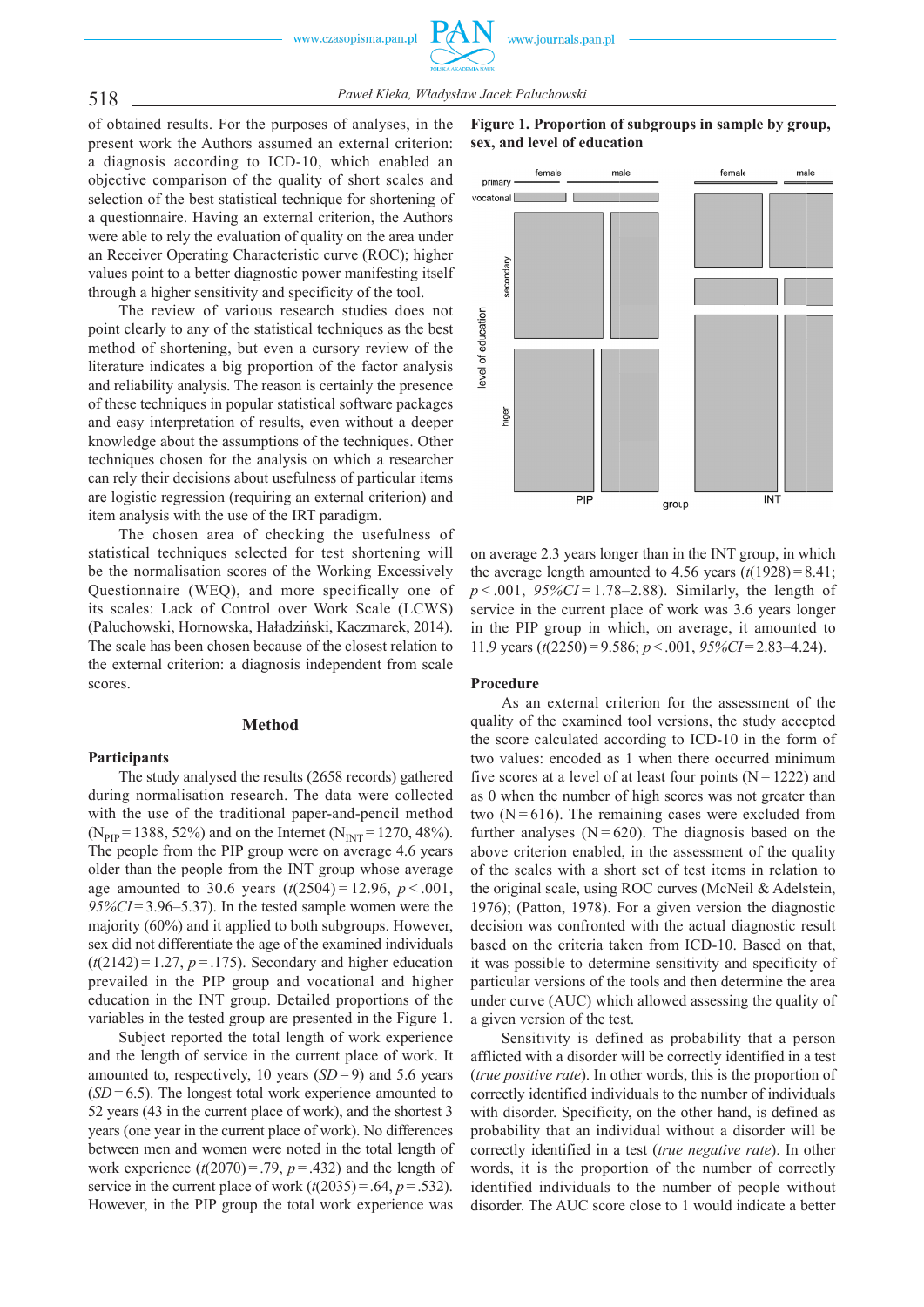

diagnostic power of a given tool – identifying individuals with the disorder as sick and individuals without the disorder as healthy and not making mistakes due the opposite classification.

The examples of curves for the LCWS scale where the score is based subsequently on 3, 8, 13 and 16 random items of the scale are presented in Fig. 2.

**Figure 2. ROC curves for the score in the LCWS scale in the full version (16 items) and having 13, 8 and 3 items. The vertical axis indicates sensitivity and the horizontal axis (1-specificity)**



In the study was used 4 methods for choosing the items that will be part of the questionnaires: 1) the coefficient of correlation with the general score of the scale (further referred to as *r*), 2) the factor analysis by the principal component method (further  $FA$ )<sup>3</sup>, 3) logistic regression with the use of the criterion of belonging to the group of individuals who work excessively (further MRl) and 4) the item response theory (Hambleton, Swaminathan, & Rogers, 1991) with the use of the Graded Response Model (GRM – Samejima, 1969).

For the statistical technique based on the correlation coefficient, the result was calculated in the way which took into account the interfering effect of autocorrelation. Correlation of a given item with the general score of the scale was calculated for the adjusted general score from which the analysed test item had been excluded.

For the second statistical technique, in the factor analysis by the principal component method the study determined factor loadings for all test items of the questionnaire WEQ. Since all the items came from the fullform tool, the solution with 4 components was imposed in the factor solution. The results used the varimax rotation for the ease of interpretation and further analyses considered factor loadings only for the LCWS scale.

The method based on the logistic regression consisted in determining the values of the odds ratio (OR) for each

item and choosing those which indicated the highest probability of the correct diagnosis.

In the case of the method based on IRT, for each item the value of the informative function was calculated using the parameters of difficulty and discrimination power determined on the basis of scores in GRM. The study assumed the difficulty range from -3 to 3 points.

The analyses comparing the statistical techniques also used two simple indicators describing the quality of particular items in the context of the order of their inclusion into the short version. The first one was the coefficient of order variability of the techniques: the square root of the sum of squared differences (SSD). Absolute differences of the order measured to what extent this sequence was different in the examined statistical techniques. The values close to zero indicated a high conformity of the techniques regarding the place on "the quality continuum" of a given item. On the other hand, the higher the values, the lower the conformity concerning the order. For example, item IT68P43, which on the basis of the logistic regression results should be first, and according to the remaining techniques was ranked 11th out of 16, gave SSD at a level of 17.3 points  $(\sqrt{(1 - 11)^2 + (1 - 11)^2 + (1 - 11)^2})$ . Another item, IT92P57, by two techniques ranked first and by two techniques second: SSD amounted to 2 points.

Also, the study determined the conformity measure for each of the examined techniques based on the differences between the sequence of particular items for a given technique and the averaged sequence of the 3 remaining techniques. The square root of the sum of squared differences for particular items divided by the number of test items enabled assessing the conformity of a given statistical technique with the remaining techniques within the entire questionnaire.

### **Instruments**

The scale Lack of Control over Work of Working Excessively Questionnaire (WEQ) was chosen because of its high reliability (Cronbach's alpha was 0,89, SEM = 4.5), good discriminant power of items (from .43 to .67), and most importantly because we had objective (from ICD-10) information about health of participants.

#### **Results**

During the application of the above-mentioned four statistical techniques the sequence of particular test items regarding quality was ordered. Creating further short versions of a given scale took place by means of removing particular items according to the determined sequence. It was assumed that the shortest version of the scale would contain the best three test items (cf. Table 1).

So as to compare the order of items according to parameters from various statistical techniques, the sequence of particular items was treated as a recommendation from expert judges. For the examined LCWS scale of the WEQ questionnaire, the study obtained a statistically significant measure of the conformity of the sequences calculated with the use of Fleiss' kappa (Conger, 1980) and it amounted to .11. The result, however, is very low. Moreover,

<sup>3</sup> We agree with anonymous Reviewer that would be better to analyse questionnaires with Exploratory Factor Analysis than chosen Principal Component Analysis, but scores didn't differ much, and PCA is used more often, probably because of being the default setting in statistical packages like SPSS.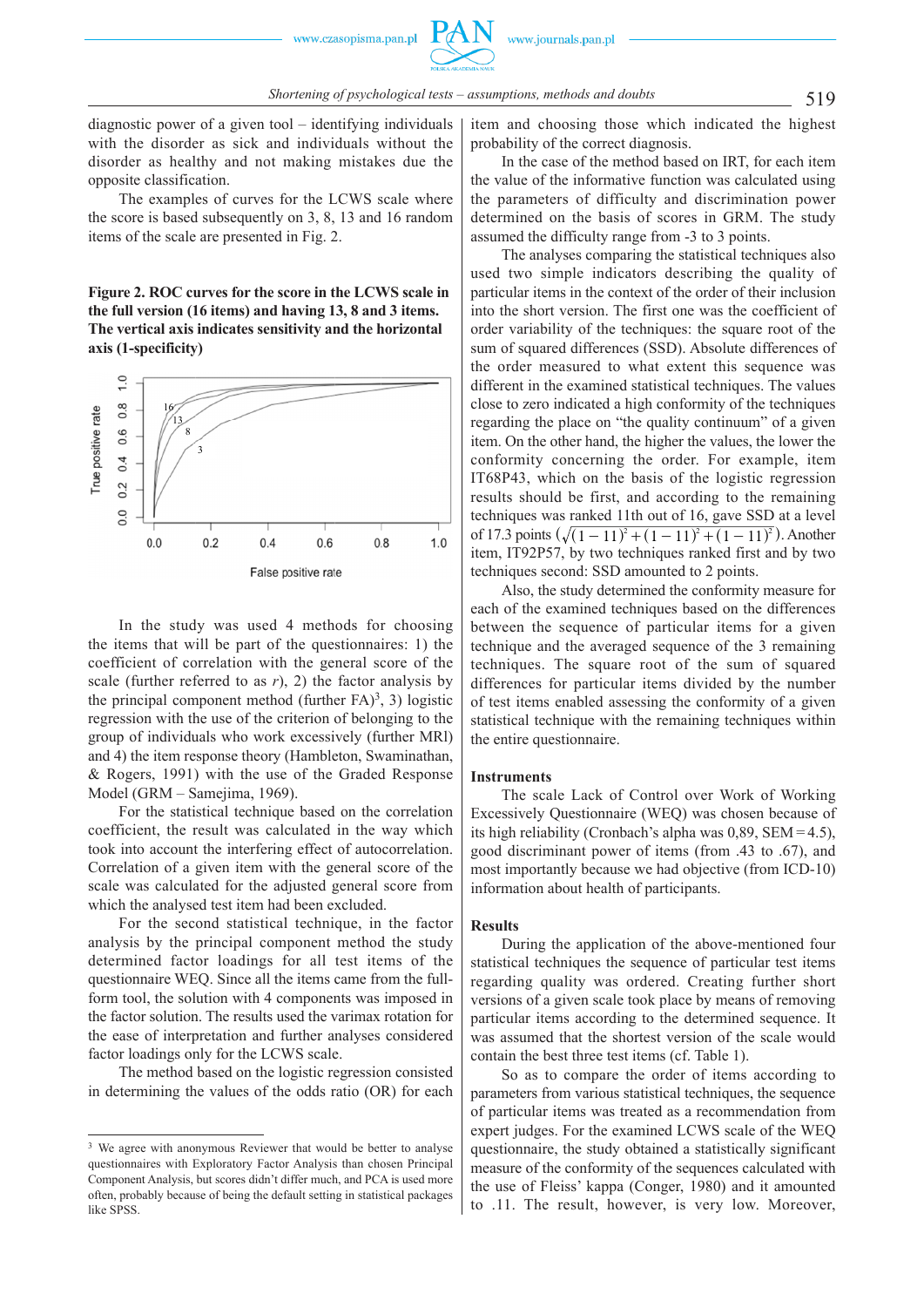www.journals.pan.pl



520 *Paweł Kleka, Władysław Jacek Paluchowski* **Table 1. The sequence of inclusion of items into the scale based on: 2) r – correlation with the general score, 3) FA – factor loadings obtained in the principal component analysis, 4) MRl – odds ratio in logistic regression, 5) IRT – informativeness level in the GRM model of the probabilistic approach. Absolute values of parameters** 

**of selected statistical techniques are put in brackets. Δ denotes difference in order on inclusion for the compared** 

**statistical techniques. SSD is measure of variability of inclusion of an item into the LCWS scale** 

| <b>LCWS</b>    | $\mathbf{r}$   | <b>FA</b>               | <b>MRI</b>              | <b>IRT</b> | $\Delta$ :r        | $\Delta$ :FA                                    | $\Delta$ :MRI | $\triangle$ :IRT | <b>SSD</b> |  |
|----------------|----------------|-------------------------|-------------------------|------------|--------------------|-------------------------------------------------|---------------|------------------|------------|--|
| $\mathbf{1}$   | $\overline{2}$ | $\overline{\mathbf{3}}$ | $\overline{\mathbf{4}}$ | 5          | 6                  | $\overline{7}$                                  | 8             | $\boldsymbol{9}$ | 10         |  |
| IT92P57        | 1(0.60)        | 2(.66)                  | 2(1,71)                 | 1(5,39)    | .7                 | $-.7$                                           | $-.7$         | .7               | 2,00       |  |
| IT126P78       | 3(0.53)        | 3(.62)                  | 5(1,38)                 | 3(3,61)    | .7                 | .7                                              | $-2,0$        | .7               | 3,46       |  |
| IT108P64       | 13(0.40)       | 15(.56)                 | 14 (.92)                | 12(2,44)   | .7                 | $-2,0$                                          | $-.7$         | 2,0              | 4,47       |  |
| IT42P26        | 16(0.34)       | 13(0.43)                | 13 (.90)                | 14(1,83)   | $-2,7$             | 1,3                                             | 1,3           | .0               | 4,90       |  |
| IT82P51        | 12(0.49)       | 10(.52)                 | 8(1,25)                 | 10(2,79)   | $-2,7$             | $\cdot$                                         | 2,7           | $\Omega$         | 5,66       |  |
| IT3P2          | 10(0.43)       | 6(.54)                  | 7(1,32)                 | 8(2,77)    | $-3,0$             | 2,3                                             | 1,0           | $-.3$            | 5,92       |  |
| IT40P24        | 15(0.43)       | 12(.39)                 | 12(1,14)                | 15(1,66)   | $-2,0$             | 2,0                                             | 2,0           | $-2,0$           | 6,00       |  |
| IT123P76       | 8(0.50)        | 5(.56)                  | 9(1,17)                 | 6(3,18)    | $-1,3$             | 2,7                                             | $-2,7$        | 1,3              | 6,32       |  |
| IT15P10        | 4(0.52)        | 7(.53)                  | 3(1,53)                 | 7(3,00)    | 1,7                | $-2,3$                                          | 3,0           | $-2,3$           | 7,14       |  |
| IT86P54        | 7(0.50)        | 4(.58)                  | 10(1,17)                | 5(3,16)    | $-.7$              | 3,3                                             | $-4,7$        | 2,0              | 9,17       |  |
| IT113P68       | 14(0.42)       | 14(.53)                 | 6(.73)                  | 13(2,28)   | $-3,0$             | $-3,0$                                          | 7,7           | $-1,7$           | 13,38      |  |
| IT30P17        | 5(0.50)        | 9(.52)                  | 16(1,02)                | 9(2,83)    | 6,3                | 1,0                                             | $-8,3$        | 1,0              | 15,84      |  |
| IT83P52        | 9(0.44)        | 8(.53)                  | 4(1,42)                 | 16(2,65)   | .3                 | 1,7                                             | 7,0           | $-9,0$           | 17,29      |  |
| IT68P43        | 11(0.43)       | 11(.44)                 | 1(2,07)                 | 11(2,56)   | $-3,3$             | $-3,3$                                          | 1.0           | $-3,3$           | 17,32      |  |
| IT31P18        | 6(0.45)        | 16(.57)                 | 11(.86)                 | 4(3,14)    | 4,3                | $-9,0$                                          | $-2,3$        | 7,0              | 18,63      |  |
| <b>IT22P13</b> | 2(0.57)        | 1(.66)                  | 15(1,04)                | 2(4,57)    | 4,0                | 5,3                                             | $-13,3$       | 4,0              | 23,15      |  |
| Agreement      |                | rho correlations        |                         |            |                    | Average variability of the sequence for a given |               |                  |            |  |
| $\kappa$ =.11  | $\mathbf{r}$   | $-.434$                 | .203                    | .427       | statistical method |                                                 |               |                  |            |  |
| $z = 4,22$     | FA             |                         | $-.294$                 | .168       | .71                | .82                                             | 1,42          | .84              | 1.04       |  |
| p < .001       | <b>MR1</b>     |                         |                         | $-.350$    |                    |                                                 |               |                  |            |  |

SSD – variability of the sequence of inclusion into the scale expressed as the square root of the sum of squared differences, Δ: – difference in the rank of a given item between the rank in a given statistical technique and the average of the remaining techniques. Positive values indicate that a given statistical technique assigns to a given item a higher quality in comparison with the remaining statistical techniques. This value shows the size of the difference between the techniques in the assessment of the quality of an items.

the conducted conformity analysis of the sequence for statistical techniques did not provide any conclusive data; the highest conformity occurred between the correlation technique and the technique based on IRT (.427), and the lowest (in the sense of incompatibility): between the correlation technique and the factor technique (-.434).

It indicates that there is no universal quality of items according to which they could be ordered. Depending on the assumed statistical approach various items appear to be better from the perspective of the quality of the short form. This fact is confirmed by simple arithmetic conformity indicators: SSD and  $\Delta$ , in which the lack of conformity between the statistical techniques regarding the sequence of particular items is noticeable.

The obtained results point to the problem of indicating an optimum composition of the short version: each statistical technique highlight different questionnaire items as those which are more important. Using any of the statistical techniques, based on which the researcher takes decisions about excluding certain items from the tool, neither guarantees a success nor leads to a failure. The sequence in relation to the quality of particular items is assessed by different techniques in such a diverse way that, on the basis of it, it is impossible to draw conclusions and prepare recommendations.

In the second stage of the analyses the Authors focused on the assessment of the diagnostic quality of the short versions. To this end they used the AUC parameter of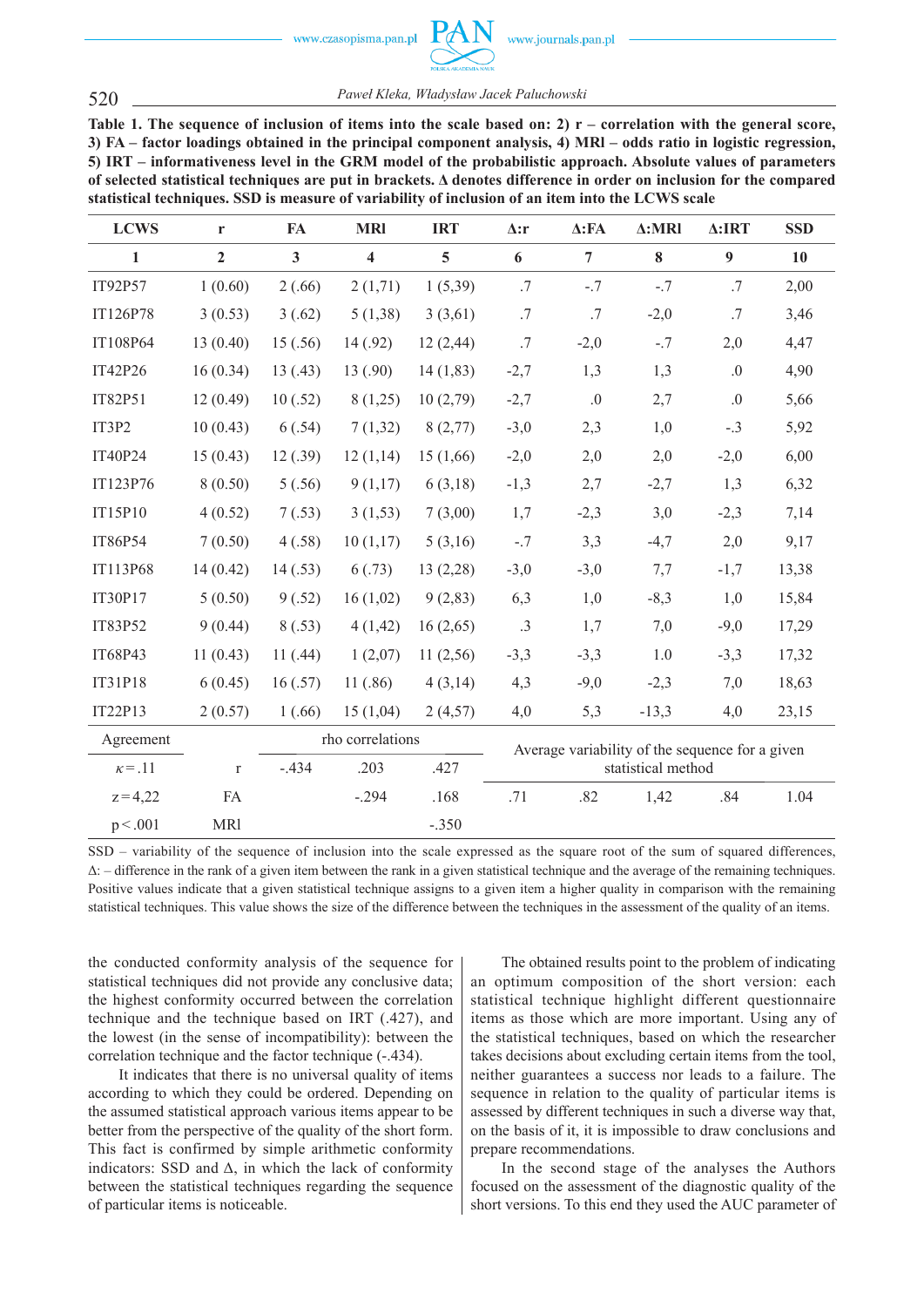

ROC curves determined on the basis of a criterion which was external to the WEQ questionnaire, namely, the ICD-10 diagnosis.

Figure 3 presents the levels of AUC obtained for the LCWS scale. On the left there is a result illustrating the full scale and moving to the right one can see the result for the scale shortened by *k* items.





Legend: SSD – sequence according to the increasing root square of the sum of squared differences, r – sequence according to the decreasing coefficient of correlation with the general score, FA – sequence according to the decreasing values of factor loadings, MRl – sequence according to the decreasing values of the odds ratio, IRT – sequence according to the decreasing values of the informative function, random – a random sequence.

Along with shortening of the LCWS scale, its ability to correctly differentiate between the healthy and the sick decreases. This ability decreases most quickly when items are removed according to the SSD coefficient or randomly. The best stability of the diagnostic power of the scale can be obtained by the removal of items according to the sequence determined by logistic regression, which is a certain distortion resulting from the assumed method. Both AUC and logistic regression refer to the same criterion. The remaining methods of determining the sequence of removing items are placed between these extremes and none of them has a significant advantage over the others.

#### **Discussion**

The obtained results show a non-specific effect of the methods of questionnaire shortening. For example reliability of 8 items long scales was respectively .842, .837, .821, .836 for r, FA, MRl and IRT versions. For comparison for 10000 random versions of Cronbach's alpha computed on the same data mean reliability was  $\alpha$  = .800 with standard deviation SD = .01 (min = .758, max = .844,  $\alpha$  > .83 was 1.9%). This shows the advantage of statistical methods over the nonreflective shortening of the questionnaire scales. None of the examined statistical techniques proved universally better than the other techniques. Therefore, statistical techniques should be

treated equally and selecting one of them comes down to the availability of analytical tools or a researcher's preference. Creating a short version on the basis of statistical parameters of items only is a task burdened with a considerable dose of uncertainty about the final result and with undefined stability of this solution.

Theoretical premises point to the advantage of less popular methods, i.e. analyses based on the IRT method or logistic regression. And if the former technique is in a way independent (it can be used having only a sufficiently big number of the observations of the results of a given tool), then logistic regression requires an external criterion for the assessment of the quality of particular items.

The presented method of assessing the diagnostic power of a tool based on the ROC curve method allows in a simple way comparing different versions of the tool and choosing the one which is marked by a lower "inclination" to make mistakes. Nevertheless, the Authors are from recommending any of the analysed techniques as sufficient. Creating a short version on the basis of the results collected with the use of the full version leads to obtaining a tool which has unknown diagnostic and psychometric properties. Without the content analysis and a complex psychometric analysis of the short version as a new test, what we receive is a research tool of undefined properties whose unreflective use will lead us up a diagnostic blind alley.

#### **References**

Bellak, L. (1955). *Short Form for TAT and CAT*. New York: CPS Inc.

- Butcher, J.N., Kendall, P.C., Hoffman, N. (1980). MMPI short forms: CAUTION. *Journal of Consulting and Clinical Psychology*, *48*, 275–278.
- Butcher, J.N., Hostetler, K. (1990). Abbreviating MMPI Item Administration. What Can Be Learned From the MMPI for the MMPI – 2? *Psychological Assessment: A Journal of Consulting and Clinical Psychology*, *2*(1), 12–21.
- Canivez, G.L., Konold, T.R., Collins, J.M., Wilson G., (2009). Construct validity of the Wechsler Abbreviated Scale of Intelligence and Wide Range Intelligence Test: Convergent and structural validity. *School Psychology Quarterly 24*(4), 252.
- Chushmir, L.H. (1985). Short-form scoring for McClelland's version of the TAT. *Perceptual and Motor Skills*, *61*, 1047–1052.
- Conger, A.J. (1980). Integration and generalisation of Kappas for multiple raters. *Psychological Bulletin*, *88*, 322–328.
- Costantino, G., Malgady, R.G., Vazquez, C. (1981). A comparison of the Murray TAT and a new thematic apperception test for Hispanic children. *Hispanic Journal of Behavioral Sciences*, *3*, 291–300.
- Dahlstrom, W.G., Archer, R.P. (2000). A shortened version of the MMPI-2. *Assessment*, *7*, 131–141.
- De Ayala, R. (1993). An Introduction to Polytomous Item Response Theory Models. *Measurement and Evaluation in Counseling and Development*, *25*(4), 172–189.
- Doppelt, J.E. (1956). Estimated the full scale score on the Wechsler Adult Intelligence Scale from scores on four subtests. *Journal of Consulting Psychology*, *20*, 63–66.
- Faschingbauer, T.R. (1974). A 166-item short form for the group MMPI: The FAM. *Journal of Consulting and Clinical Psychology*, *42*, 645–655.
- Groth-Marnat, G. (2003). *Handbook of psychological assessment, Fourth edition.* New York: John Wiley & Sons.
- Hambleton, R.K., Swaminathan, H., & Rogers, H.J. (1991). *Fundamentals of Item Response Theory*. Newbury Park, London, New Delhi: Sage Publications.
- Jones, R.L. (1962). Analytically developed short forms of the WAIS. *Journal of Consulting Psychology*, *26*(3), 289.